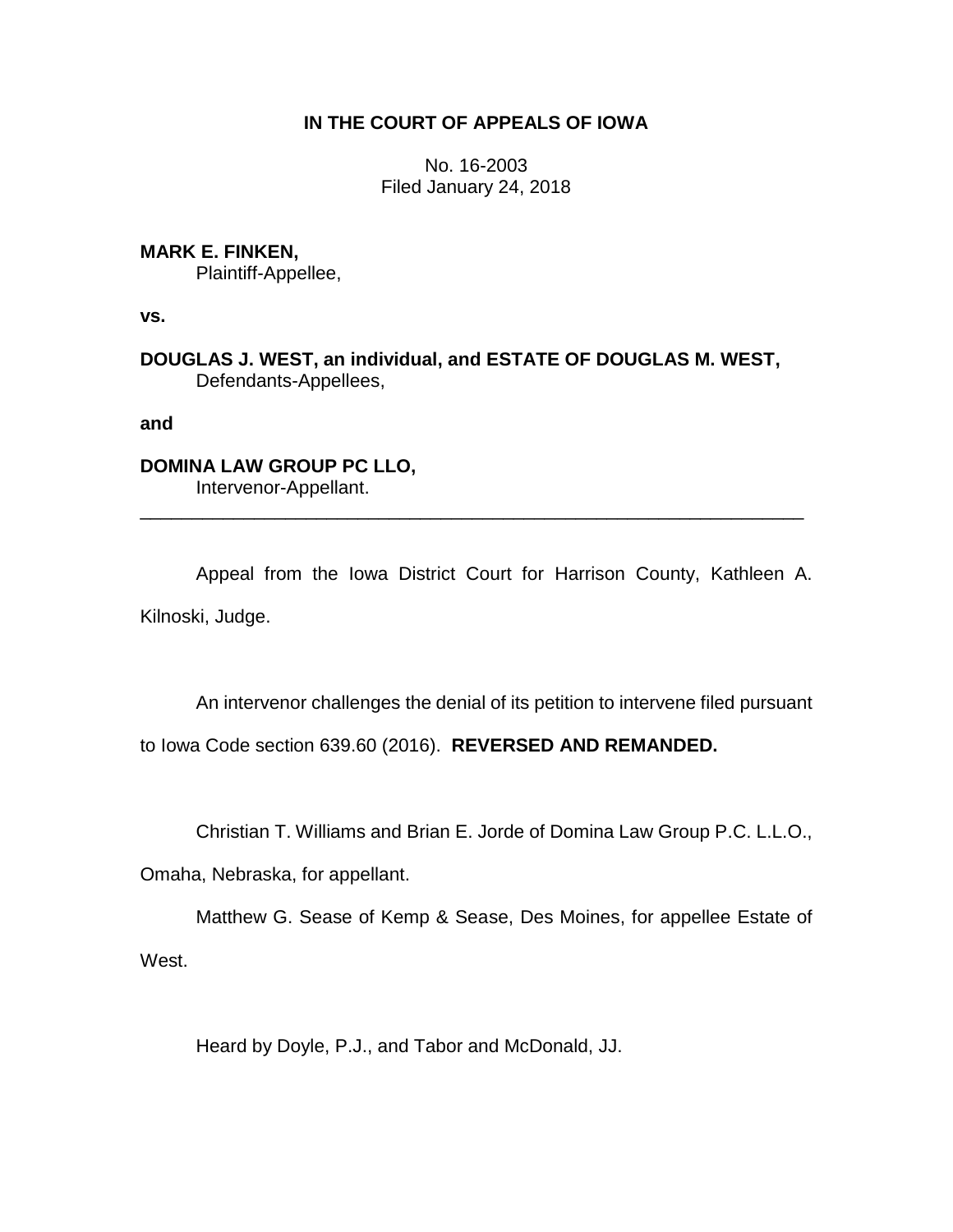## **MCDONALD, Judge.**

This matter comes before the court on appeal from an interlocutory order denying Domina Law Group's petition to intervene in an auxiliary writ-ofattachment proceeding. The proceeding is at law, *see Markley v. Keeney*, 54 N.W. 251, 251 (Iowa 1893), this court's review is for the correction of legal error.

I.

The relevant circumstances are as follows. In March 2016, Mark Finken, a fifty percent owner of Western Marketing Associates Corporation, sued the estate of Douglas West. West was formerly Finken's business partner and fifty percent owner of Western Marketing. Finken asserted two claims against the estate: one claim for contribution on a joint promissory note Finken and West delivered during the course of operating Western Marketing; and one claim for conversion of property. As an auxiliary proceeding to his suit, Finken filed an application for prejudgment writ of attachment pursuant to Iowa Code chapter 639 (2016). In the application, Finken sought to garnish funds owed the estate as the result of a judgment entered in favor of West in a prior suit in which West sought judicial dissolution of Western Marketing. The district court granted Finken's application for prejudgment writ of attachment and ordered funds in the amount of \$46,591.10 and future quarterly installments in the amount of \$25,758.60 to be paid into the district court as security for the prejudgment writ of attachment.

After Finken filed his application for prejudgment writ of attachment, Domina Law Group filed its petition to intervene in the attachment proceeding pursuant to Iowa Code section 639.60. Domina represented West in the prior suit against Western Marketing. Domina claimed a priority interest in the attached judgment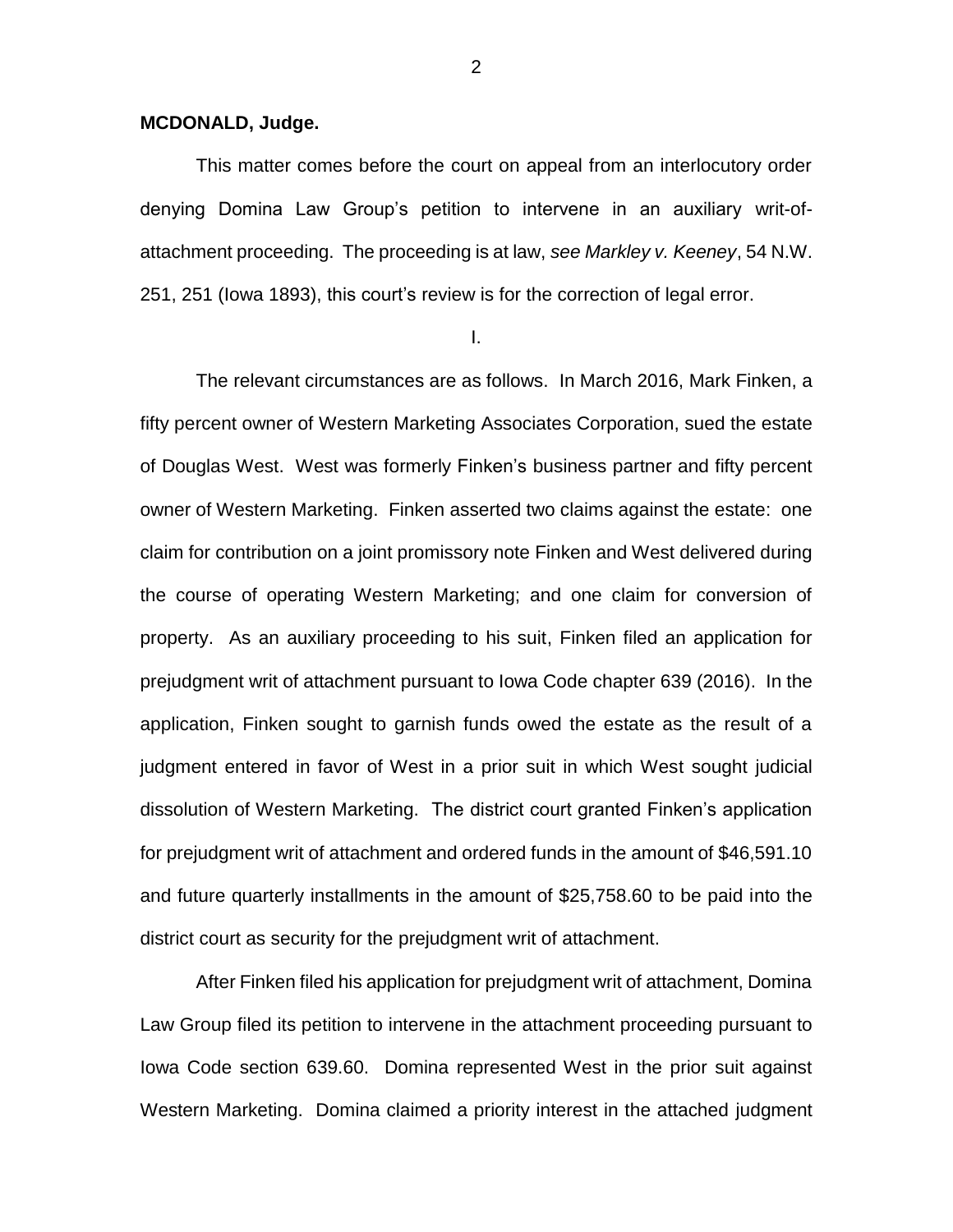proceeds by way of an attorney's fee lien filed pursuant to Iowa Code section 602.10116.

The petition for intervention came on for a scheduling hearing in September 2016. At the hearing, Domina Law Group introduced into evidence the affidavit of Brian Jorde in support of the petition to intervene. The affidavit was supported with attachments establishing the judgment in the prior proceeding, the notice of attorney's lien on the judgment, and notices of updates to the attorney's lien on the judgment. At the scheduled hearing, Finken and the estate resisted Domina's petition to intervene in the auxiliary attachment proceeding. Finken and the estate argued this was an inappropriate forum for relief and Domina was trying to "jump ahead" of other creditors of West's estate. The estate raised independent concerns regarding the lien because the estate had pending in federal court a malpractice claim against Domina relating to Domina's representation of West in the corporate dissolution proceeding. In that same suit, Domina asserted a counterclaim against the estate for unpaid attorney's fees. The district court dismissed the petition to intervene for the following reason:

The court concludes that even if Domina's lien was perfected before the prejudgment garnishment ordered in this case, the amount of attorney fee[s] due to Domina in file CVCV029621 is in dispute. The court concludes that Domina has recourse to recover any fees it is owed either in the Arizona probate case or in the pending federal counterclaim.

Moreover, this court has made no determination of the merits of the prejudgment garnishment or the claims of the parties in this file. It is possible that as litigation in this present case continues that the garnishment will be quashed.

3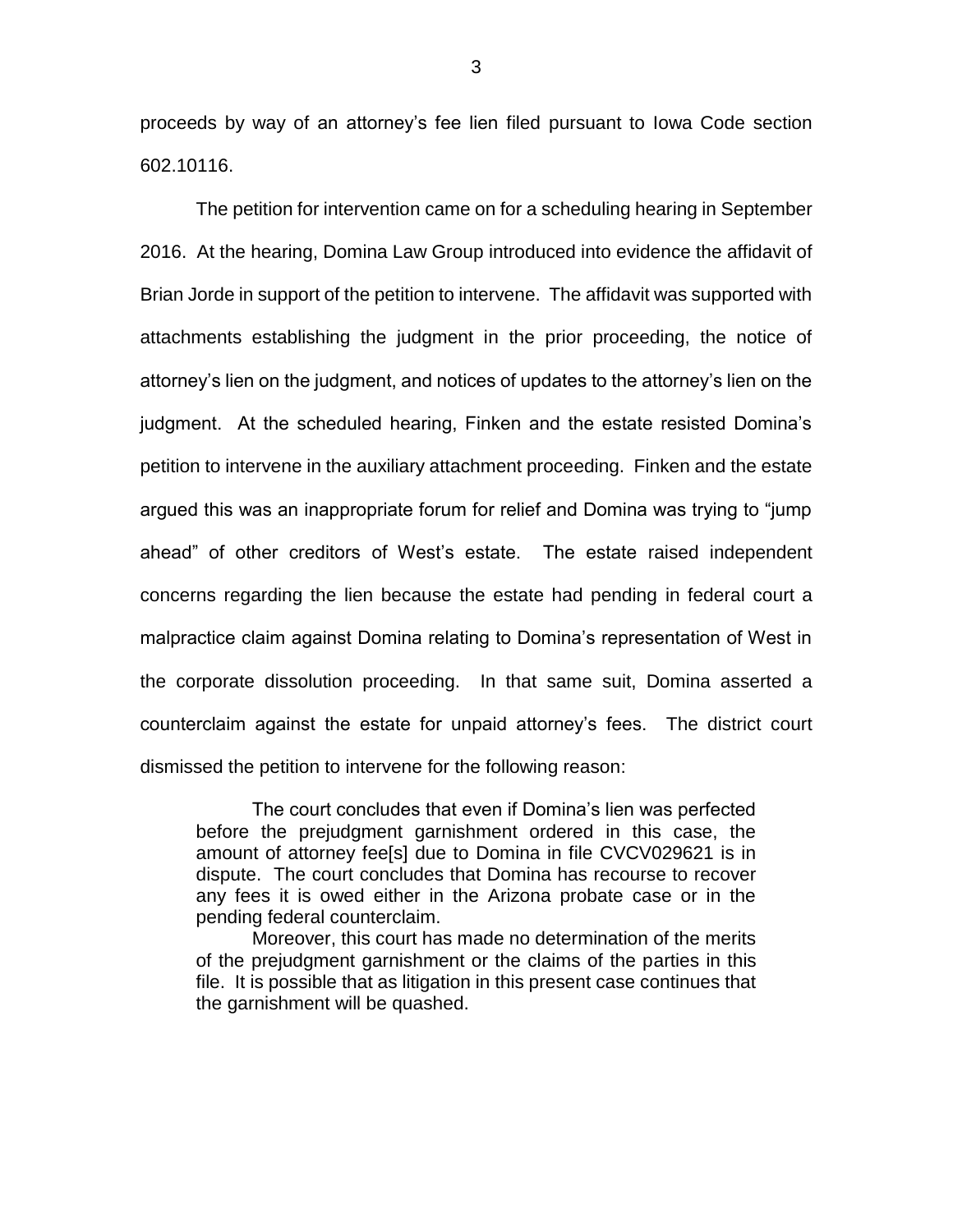Domina timely filed this appeal. The estate filed a responsive brief, defending the district court's denial of Domina's statutory petition for intervention. Finken has not filed any brief in this appeal.

II.

"Attachment is a non-final process for seizure of property of a debtor in advance of judgment so that the property will be available for satisfaction of such judgment as is eventually rendered. Thus, in a sense, it is an execution by anticipation." Marlin M. Volz, Jr., 3 Ia. Prac., Methods of Practice § 35:1 (2017). The attachment proceeding is auxiliary to and independent of the underlying suit. *See* Iowa Code § 639.2 ("[I]n all cases the proceedings relative to the attachment are to be deemed independent of the ordinary proceedings and only auxiliary thereto."); *A.D. Fletcher & Son v. Gordon*, 259 N.W. 204, 205 (Iowa 1935) ("[The attachment proceeding] is independent of the main action, and a ruling thereon does not affect the main case."); Volz, 3 Ia. Prac., Methods of Practice § 35.1 (stating attachment "is a remedial device, and not an independent action").

The attachment statute provides a mechanism for others to intervene in the attachment proceeding and assert a claim to the property at issue. Specifically, Iowa Code sections 639.60 and 639.61 "permit the intervention in attachment proceedings of a claimant to the attached property or money or an interest in or lien on it and provide for the investigation of such claim and for such order as may be necessary to protect the rights of claimant." *In re Lamm's Will*, 109 N.W.2d 708, 711 (Iowa 1961). Such an interest in attached property can include an attorney's lien because "[t]he effect of an attorney's lien is tantamount to an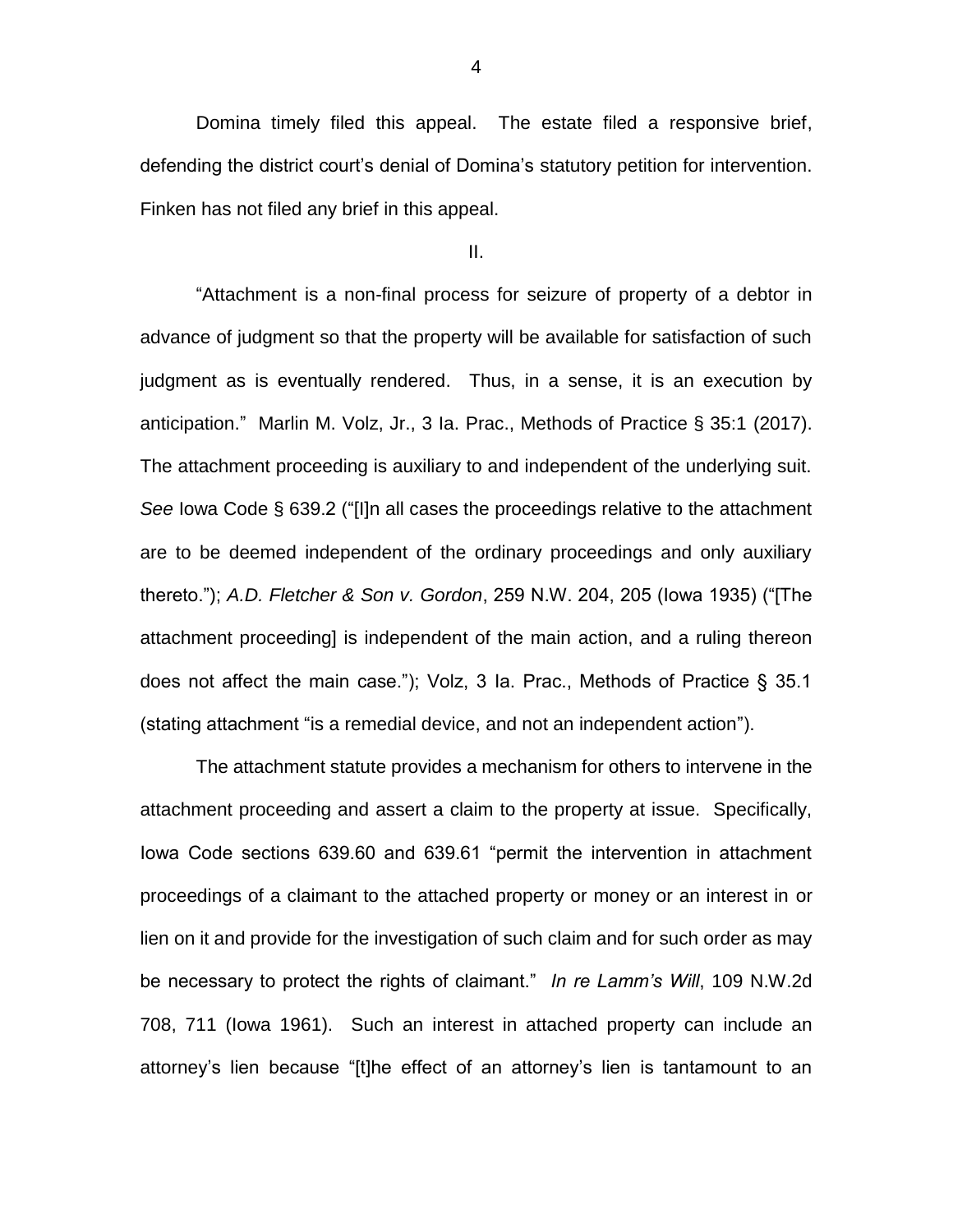assignment of interest in the judgment." *Grimes Sav. Bank v. McHarg*, 251 N.W. 51, 53 (Iowa 1933).

An attorney has a lien for his services upon any money due his clients in an action prosecuted by him, and in which the judgment was recovered. Such lien, when perfected, operates as an equitable assignment of the interest in the judgment, and gives such attorney an interest thereon from the time it is perfected, by proper entry in the judgment docket in which the judgment is entered.

*Id.* A perfected charging attorney's lien is generally superior to a subsequent attachment. *See Myers v. McHugh*, 16 Iowa 335, 337–38 (Iowa 1864).

The estate contends the district court correctly dismissed intervenor's petition pursuant to Iowa Rule of Civil Procedure 1.407. 1 Rule 1.407 provides that "anyone shall be permitted to intervene in action" when the applicant has in interest in "the property or transaction which is the subject of the action and the application is so situated that the disposition of the action may as a practical matter impair or impede the applicant's ability to protect that interest." The estate contends disposition over the judgment proceeds would not impair or impede Domina's interest because Domina has other fora in which to litigate its right to attorney's fees and other opportunities to collect its attorney's fees.

The estate's argument misses the mark in three respects. First, the estate does not explain how or why Domina's ability to pursue other litigation would protect its statutory right to satisfy its attorney fee lien from the attached property.

 $\overline{a}$ 

 $1$  We question whether the estate, rather than Finken, has standing to arque the matter on appeal. *See Thielen v. Schechinger*, 230 N.W. 516, 518 (Iowa 1930) (stating "*the contest between the attaching plaintiff and the intervenor* is a contest over the superiority of liens") (emphasis added); *Bradley v. Bailey*, 64 N.W. 758, 760 (Iowa 1895) (noting that the attachment proceeding stemming from a petition for intervention is one between the attaching plaintiff and the intervenor). Domina has not raised the issue. We thus address the merits of the parties' contentions.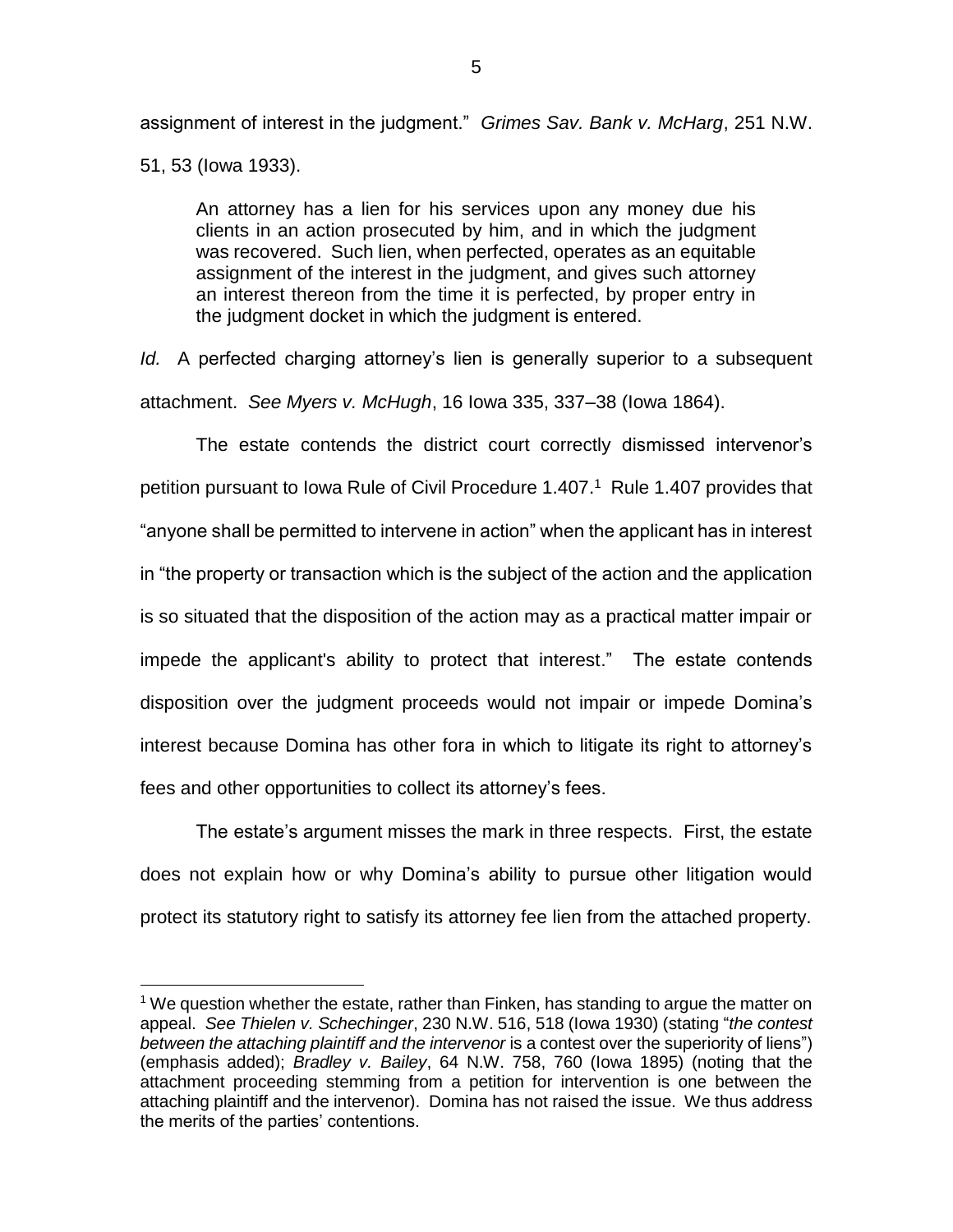Second, Rule 1.407 is inapplicable here. The rule applies only to motions to intervene in the main action. The main action is separate and distinct from the auxiliary attachment proceeding set forth in Code chapter 639. *See* Iowa Code § 639.2; *A.D. Fletcher & Son*, 259 N.W. at 205. The right of intervention at issue in this case is the statutory right to intervene in the auxiliary attachment proceeding as set forth in Code sections 639.60 and 639.61. Third, with respect to the statutory right at issue, the availability of other relief is immaterial. "The availability of some other, and adequate, remedy is not a bar to the right to intervene." 7 C.J.S. *Right of other claimants to intervene in attachment proceeding* § 419 (2015); *Moreland v. Monarch Min. & Mill Co.*, 178 P. 175, 177 (Mont. 1919).

The estate also contends the district court's order should be affirmed because the matter is moot. Specifically, the estate contends Finken and the estate have reached a settlement agreement and have filed a motion to dismiss the main suit. The argument is unavailing. Although Finken and West have sought dismissal of the main action, the district court has not yet granted the motion. The matter is still pending. More important, the suit between Finken and the estate is independent of the attachment proceeding. *See* Iowa Code § 639.2; *A.D. Fletcher & Son*, 259 N.W. at 205. Settlement of the main suit has no bearing on the disposition of the funds held by the court *in custodial legis*. "In every instance . . . the contest between the attaching plaintiff and the intervenor is a contest over superiority of liens." *See Thielen*, 230 N.W. at 518. Having taken custody of the funds, the district court must still determine to whom the funds must be disbursed.

The estate advances a second mootness argument. The estate contends the matter is moot because Domina's attorney's fee lien has been released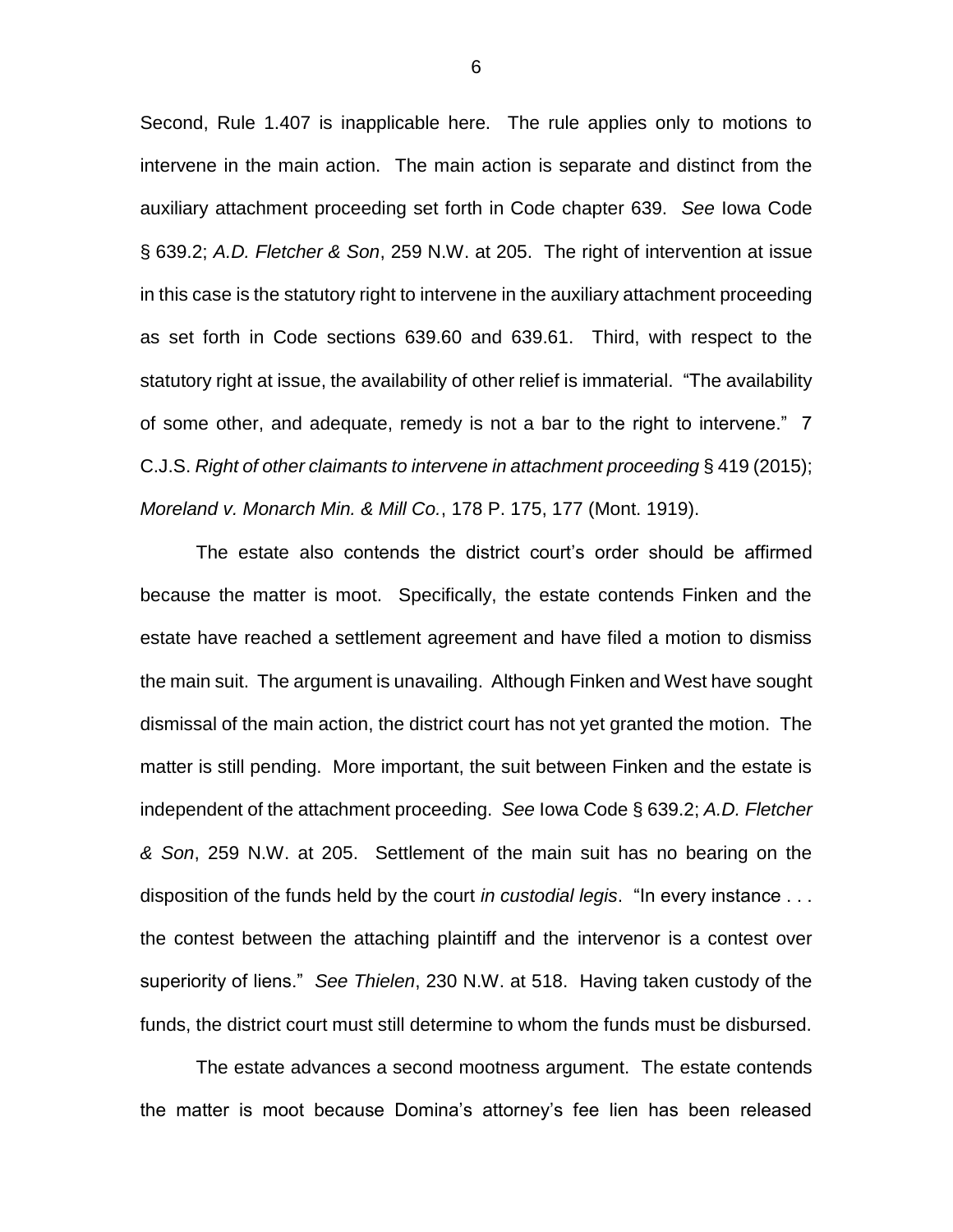pursuant to Code sections 602.10117 and 602.10118, which provide for automatic release of the lien in the event the attorney fails to respond to a demand from the client for the production of certain documents evidencing the lien. We think this argument goes to the merits of the petition for intervention rather than mootness. We reject this argument. *See New Amsterdam Casualty Co. v. Bookhart*, 290 N.W. 61, 62 (Iowa 1940) (affirming denial of motion to dismiss petition for intervention filed by attorneys for lien where the claim was in dispute and not reduced to judgment).

Based on the foregoing, we conclude the district court erred in dismissing Domina's petition for intervention in the attachment proceeding filed pursuant to Code section 639.60. "The right of intervention is, unless otherwise provided by statute, merely a cumulative, and not an exclusive, remedy and does not preclude the claimant's recourse to other remedies." 7 C.J.S. § 419 (2015). *See also Commercial Credit Plan, Inc. v. Gomez*, 80 Cal. Rptr. 534, 536 (Cal. App. Dep't Super. Ct. 1969); *Alvarez v. Smith*, 417 S.W.2d 292, 295 (Tex. App. 1967). The matter must be reversed and remanded.

On remand, the district court must determine the validity and priority of the competing claims to the garnished property. *See Thielen*, 230 N.W. at 518 ("The provisions of the statute permitting intervention in an attachment suit, and providing that the intervenor may present his petition, 'disputing the validity of the attachment,' first became a part of our statutory law in the Revision of 1860."); *Bradley*, 64 N.W. at 760 (allowing the party refuting the petition for intervention to challenge the validity of the general assignment presented by the intervenor). "Whether the attachment be valid or invalid, the intervenor must first establish his

7